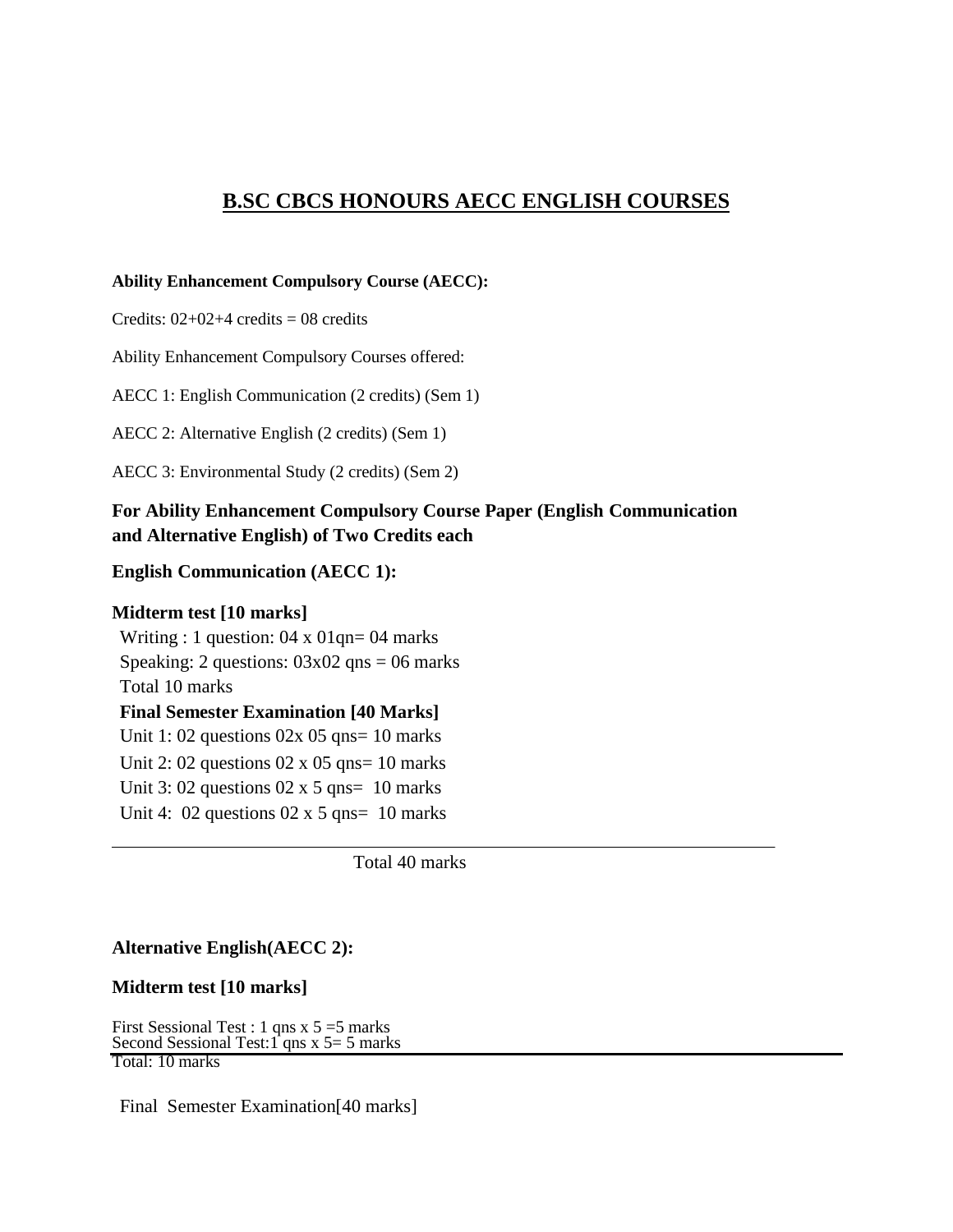Total=40 marks

# **ABILITY ENHANCEMENT COMPULSORY COURSE (AECC)**

## **FIRST SEMESTER COURSE CODE: 10310 AECC 1: ENGLISH COMMUNICATION CREDITS ASSIGNED: 2 CREDITS**

**COURSE OBJECTIVES:** The purpose of this course is to introduce students to the theory, fundamentals and tools of communication and to develop in them vital communication skills which should be integral to personal, social and professional interactions. One of the critical links among human beings and an important thread that binds society together is the ability to share thoughts, emotions and ideas through various means of communication: both verbal and non-verbal. In the context of rapid globalization and increasing recognition of social and cultural pluralities, the significance of clear and effective communication has substantially enhanced. The present course hopes to address some of these aspects through an interactive mode of teachinglearning process and by focusing on various dimensions of communication skills. Some of these are: Language of communication, various speaking skills such as personal communication, social interactions and communication in professional situations such as interviews, group discussions and office environments, important reading skills as well as writing skills such as report writing, note-taking etc. While, to an extent, the art of communication is natural to all living beings, in today's world of complexities, it has also acquired some elements of science.

## **UNIT I**

## **COMMUNICATION: THEORY AND TYPE**S

Theory of Communication, Types and modes of Communication Verbal and Non-verbal (Spoken and Written) Personal, Social and Business Barriers and Strategies Intra-personal, Inter-personal and Group communication

#### **UNIT II**

**SPEAKING SKILLS:**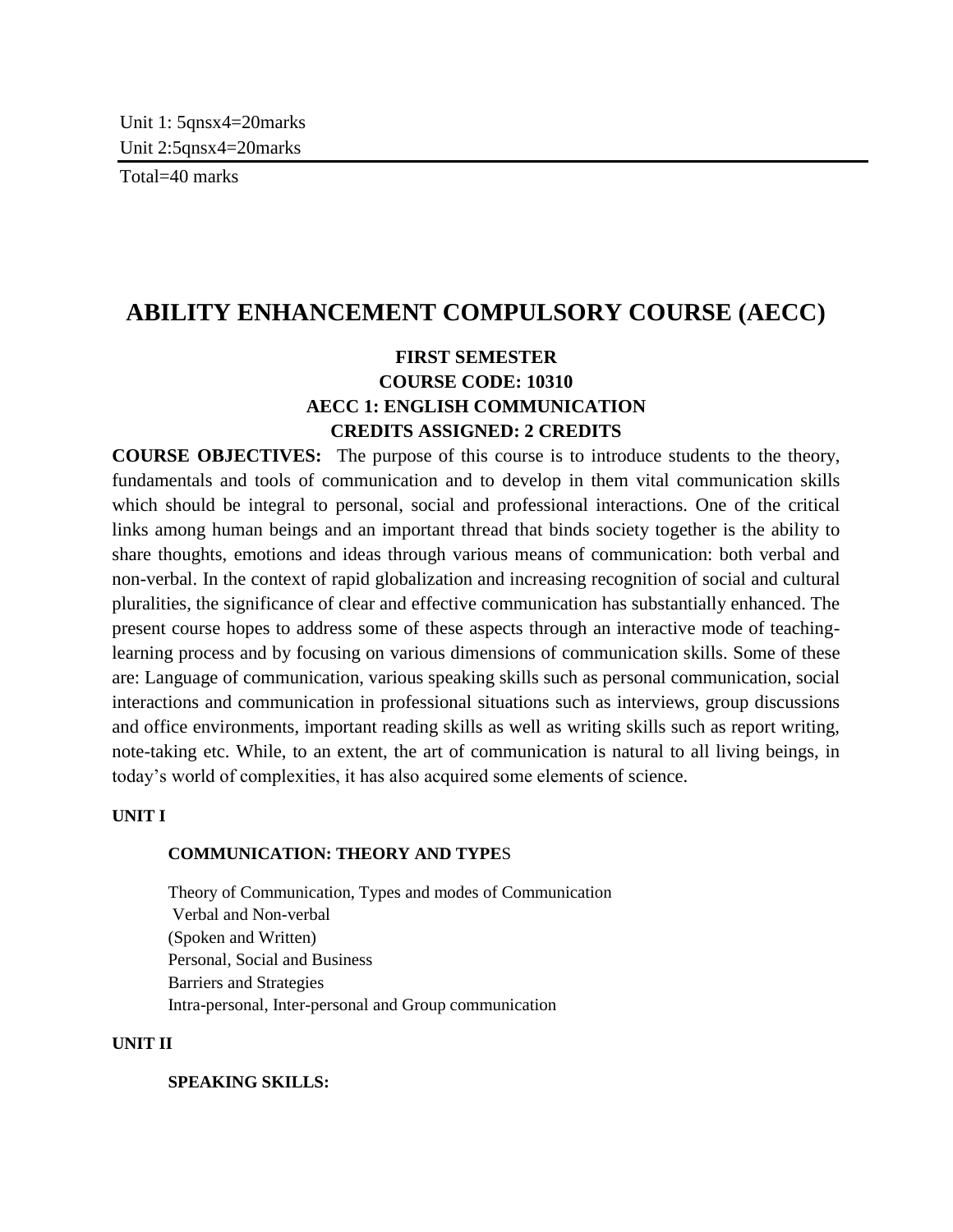Monologue Dialogue Group Discussion Effective Communication/ Mis- Communication Interview Public Speech

### **UNIT III**

#### **READING AND UNDERSTANDING**

Close Reading Comprehension Summary Paraphrasing Analysis and Interpretation Translation (from Indian language to English and vice-versa) Literary/Knowledge Texts

#### **UNIT IV**

#### **WRITING SKILLS:**

Documenting Report Writing Making notes Letter writing

## **MODE OF ASSESSMENT Midterm test [10 marks]**  Writing : 1 question 04 x 01qn= 04 marks Speaking: 2 questions  $03x02$  qns = 06 marks Total 10 marks **Final Semester Examination**  Unit 1: 02 questions  $02x$  05 qns= 10 marks Unit 2: 02 questions  $02 \times 05$  qns= 10 marks Unit 3: 02 questions  $02 \times 5$  qns= 10 marks Unit 4: 02 questions  $02 \times 5$  qns= 10 marks

Total 40 marks

## **EXPECTED LEARNER'S OUTCOME**

It is hoped that after studying this course, students will find a difference in their personal and professional interactions. The recommended readings given at the end are only suggestive; the students and teachers have the freedom to consult other materials on various units/topics given below. Similarly, the questions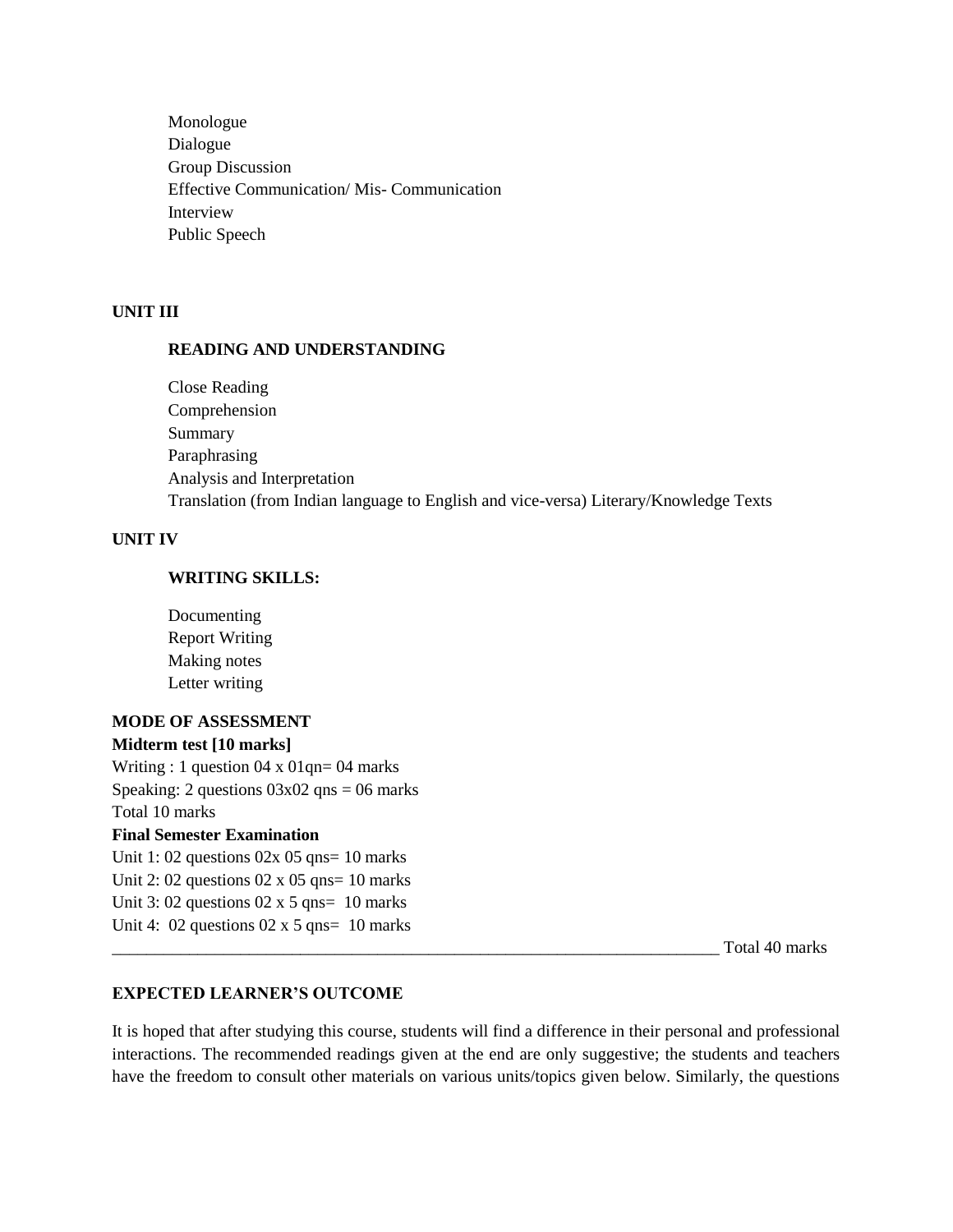in the examination will be aimed towards assessing the skills learnt by the students rather than the textual content of the recommended books.

#### **PRESCRIBED TEXT:**

#### *Language and Communication Skills***, Cambridge University Press, 2019**

#### **RECOMMENDED READINGS:**

1. *Fluency in English* - Part II, Oxford University Press, 2006.

2. *Business English*, Pearson, 2008.

3. *Language, Literature and Creativity*, Orient Blackswan, 2013.

- 4. *Enrich Your English*, OUP, SR Inthira and V. Saraswathi, CIEFL,1997
- 5. *Oxford A-Z of English Usage*, ed. Jeremy Butterfield, OUP, 2007.
- 6. *Longman Dictionary of Common Errors*, N.D. Turton and J.B. Heaton, Longman, 1998.

## **COURSE CODE: 10320 AECC 2: ALTERNATIVE ENGLISH (SEMESTER 1) CREDITS ASSIGNED: (2 CREDITS)**

**COURSE OBJECTIVES:** This course is offered in lieu of MIL, for learners who do not have the required competence to take up any of the modern Indian languages that are part of the undergraduate curriculum. The objective of this course is to acquaint learners with some of the most representative Prose Pieces and Short Stories in the western literary and cultural canon. However, the course also accommodates texts that are significant in Indian writing in English. The rationale for including this course as part of AECC courses is to impart learners with the idea of the best that has been written (or translated) in the East as well as the West.

#### **UNIT I: PROSE**

- 1. Gandhi The Doctrine of the Sword
- 2. Ambedkar Prospects of Democracy in India
- 3. G.B. Shaw Spoken English and Broken English
- 4. Jeffreys Mass Culture
- 5. Lowes Dickinson-The Greek View of Life (Selections)